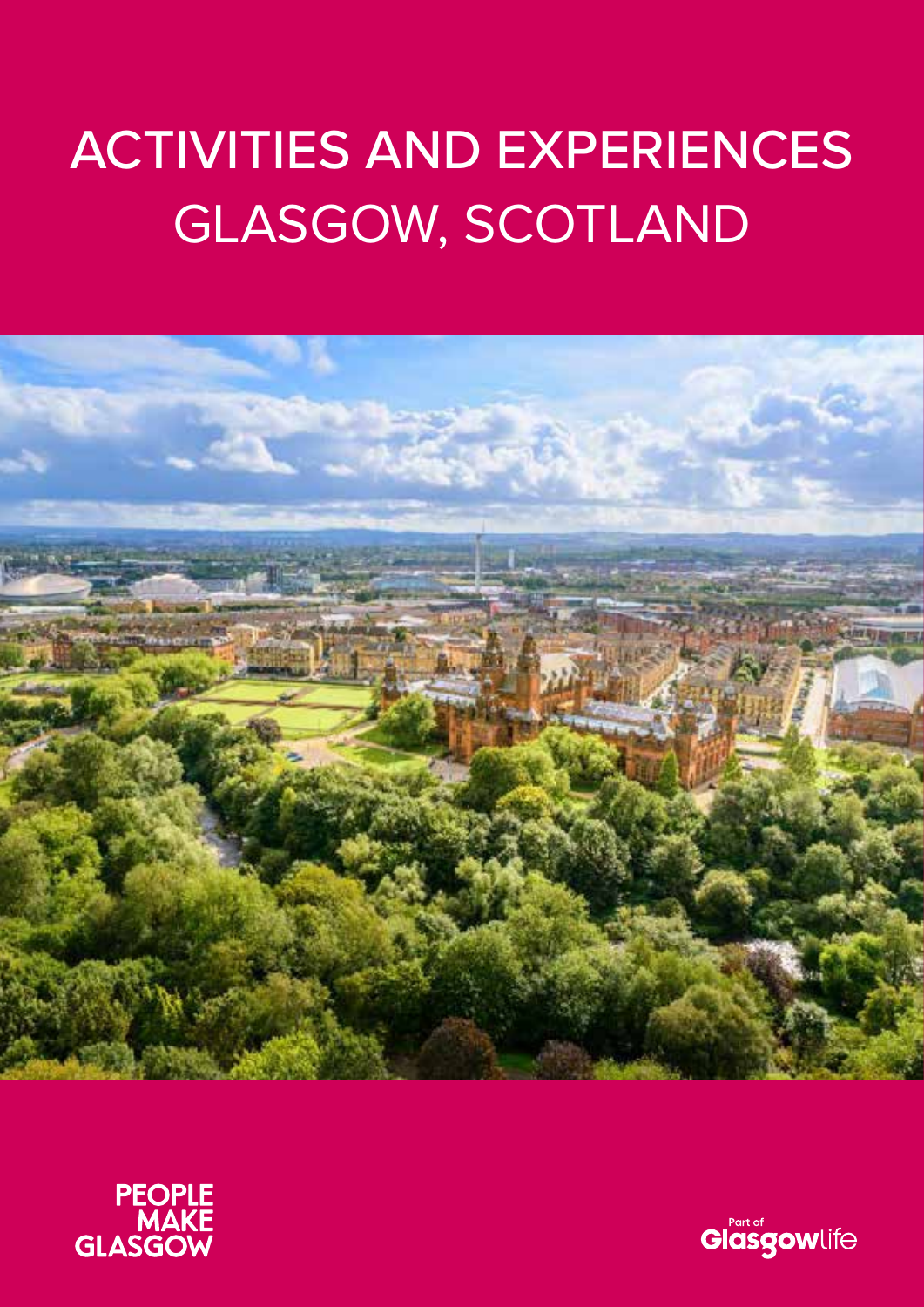# CONTENTS

| THE BURRELL COLLECTION FILM                    | 3              |
|------------------------------------------------|----------------|
| KELVINGROVE ART GALLERY AND MUSEUM             | 4              |
| RIVERSIDE MUSEUM                               | 5              |
| THE MITCHELL: SCOTTISH GENEALOGY EXPERIENCE    | 6              |
| CITY SIGHTSEEING FINEW                         | 7              |
| <b>CLYDESIDE DISTILLERY</b>                    | 8              |
| MACKINTOSH AT THE WILLOW                       | 9              |
| WALKING TOURS IN SCOTLAND - GLASGOW            | 1 <sup>o</sup> |
| NNATIONAL PIPING CENTRE BAGPIPE EXPERIENCE     | 11             |
| MHARSANTA: SCOTTISH FOOD AND DRINK EXPERIENCES | 12             |
| <b>WEST BREWERY</b>                            | 13             |
| THE TENNENT'S BREWERY TOUR                     | 14             |
| NEW<br>GLASGOW CITY MUSIC TOURS                | 15             |
| <b>AUCHENTOSHAN DISTILLERY</b>                 | 16             |
| <b>GLENGOYNE DISTILLERY</b>                    | 17             |
| <b>GLASGOW FOOD AND DRINK TOURS</b>            | 18             |
| <b>HARD ROCK CAFE</b>                          | 19             |
| <b>RED BUS BISTRO</b>                          | 20             |
| HOUSE FOR AN ART LOVER                         | 21             |
| POLLOK HOUSE                                   | 22             |
| HOLMWOOD HOUSE                                 | 23             |
| THE TENEMENT HOUSE                             | 24             |
| THE HILL HOUSE                                 | 25             |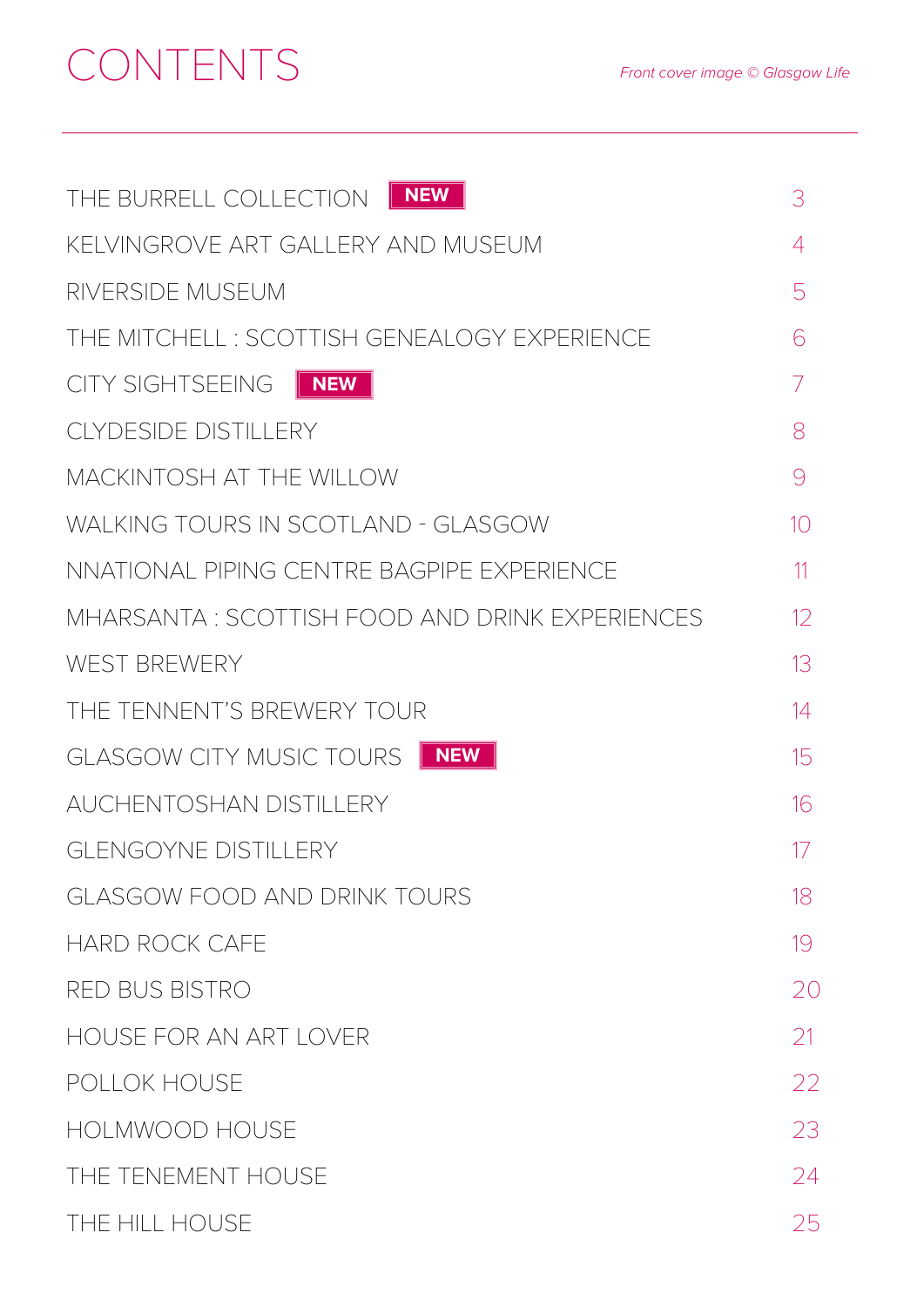

# THE BURRELL COLLECTION

**NEW**

The magnificent Burrell Collection in its purpose-built home surrounded by beautiful parkland, is ranked amongst the most significant civic museum collections in the UK, comparable to the National Gallery and the V&A in London.

A staggering 9,000 objects form The Burrell Collection including one of the most significant holdings of Chinese art in the UK, medieval treasures including stained glass, arms and armour and tapestries which rank amongst the finest in the world, and paintings by renowned French artists including Manet, Cezanne and Degas.

#### Groups Tours at the Burrell Collection:

Burrell Treasure Tours: Join a knowledgeable museum quide who will take your guests on a journey through the newly displayed galleries, highlighting must see objects and stories.

**Burrell Insight Tours:** Discover more about the exquisite objects within the Burrell Collection through a focused tour that delves deeper into the collection area of your choice: Islamic Art, Degas and French Art, Chinese Art or Medieval Treasures. **Exclusive First Look:** Avoid the queues with advance entry before opening to the public.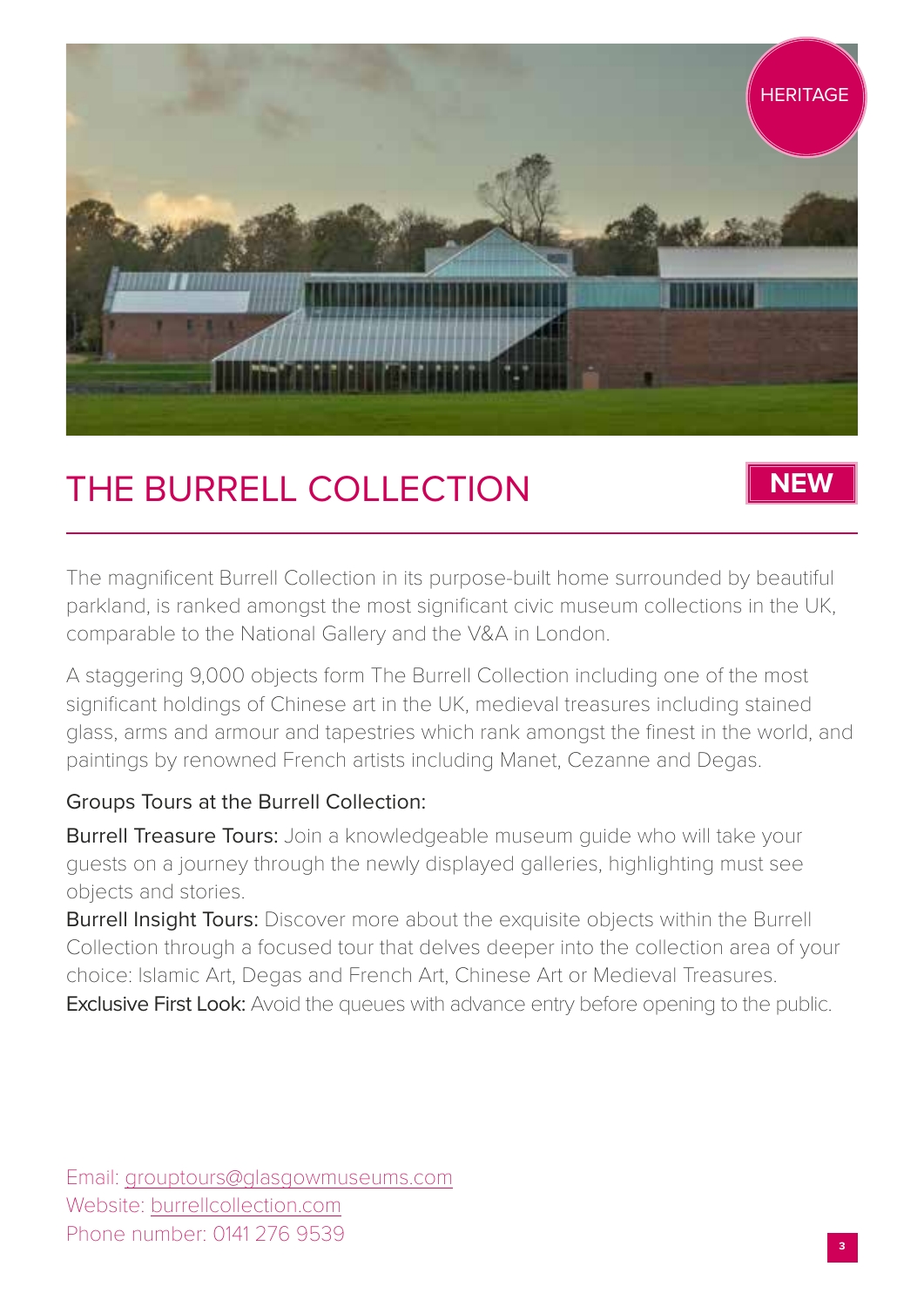

# KELVINGROVE ART GALLERY AND MUSEUM

Create an unforgettable experience for your group in the spectacular setting of one of Glasgow's best-loved buildings.

Kelvingrove Art Gallery and Museum was ranked in Lonely Planet's top 500 experiences in the world (2020). With one of Europe's finest civic art collections, you'll find everything from dinosaurs to Dutch Masters.

#### Groups Tours at Kelvingrove:

Group Welcome: Be welcomed to Kelvingrove by one of the knowledgeable guides with a personalised introduction.

Kelvingrove Gems Tour: Explore the gems of Kelvingrove including Charles Rennie Mackintosh, paintings by the Glasgow Boys, Scottish Colourists and Salvador Dali. Premium Curator Tour: Discover more about your favourites with this bespoke escorted tour, providing an exclusive opportunity to delve into the collection are of your choice with an expert curator.

**Exclusive First Look:** Avoid the queues with advance entry before the museum is open to the public.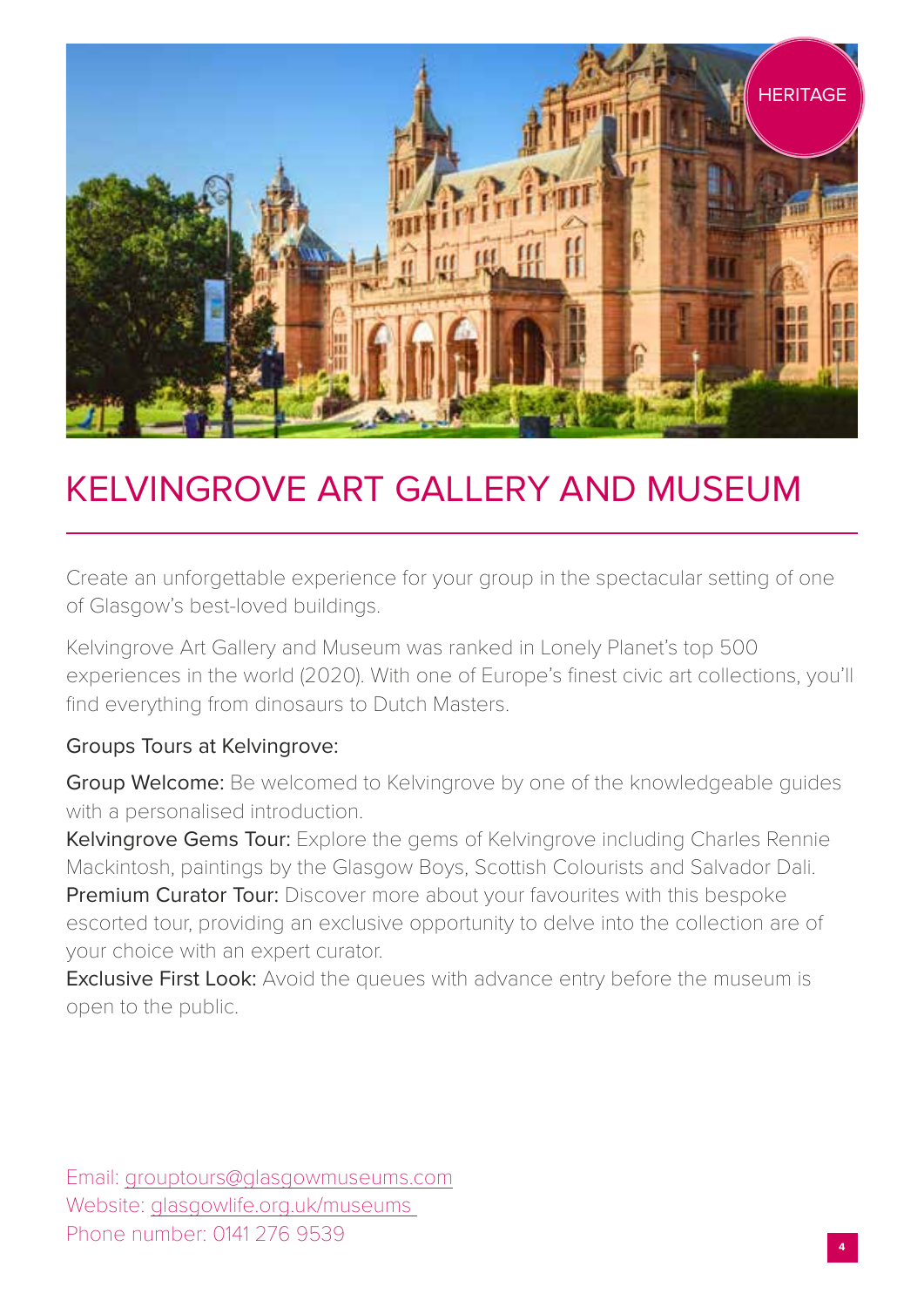

#### RIVERSIDE MUSEUM

Offer your group something a little out of the ordinary with a visit to the award-winning transport museum.

The award-winning Riverside Museum houses the city's vast transport collection and street scenes from a bygone era. Moored alongside the museum is the Tall Ship - an icon of Glasgow's shipbuilding heritage.

#### Groups Tours at Kelvingrove:

Group Welcome: Be welcomed to Kelvingrove by one of the knowledgeable guides with a personalised introduction.

Riverside Tipple: Travel back in time with a whistle-stop tour of Glasgow's history, before retiring to the beautifully recreated Mitre Bar for an exclusive cider tasting with awardwinning Scottish maker, Thistly Cross Cider.

VIP Interactive Tour: This expert guided tour offers fascinating insight into Glasgow's remarkable history, with exclusive access to trains, trams and fire engines from the past. Dockside Drams: Enjoy an interactive tour of Riverside Museum followed by a visit to the recreated Mitre Bar, where Cask 88, one of the world's foremost experts in rare and antique whisky will lead your guests through a tasting of three malts.

**Exclusive First Look:** As special quests your group can avoid the queues with advance entry before the museum opens to the public.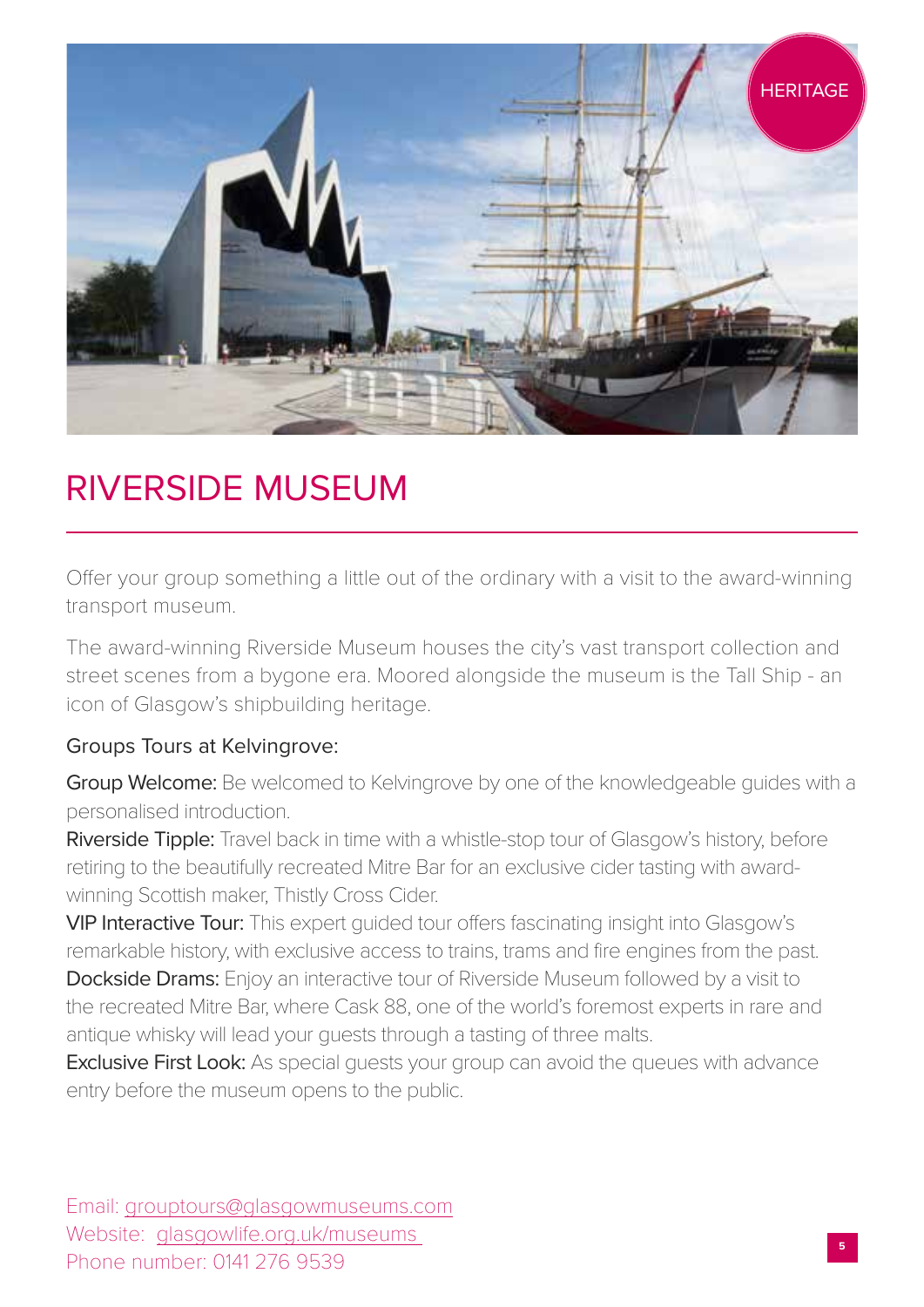

# THE MITCHELL: SCOTTISH GENEALOGY **EXPERIENCE**

Discover your Scottish ancestry in an iconic Glasgow landmark.

Scottish Genealogy Experience: Research your family history and links to Scotland with highly knowledgeable archivists, in one of Europe's largest public libraries, The Mitchell Library.

Email: grouptours@glasgowmuseums.com Website: glasgowlife.org.uk/museums Phone number: 0141 276 9539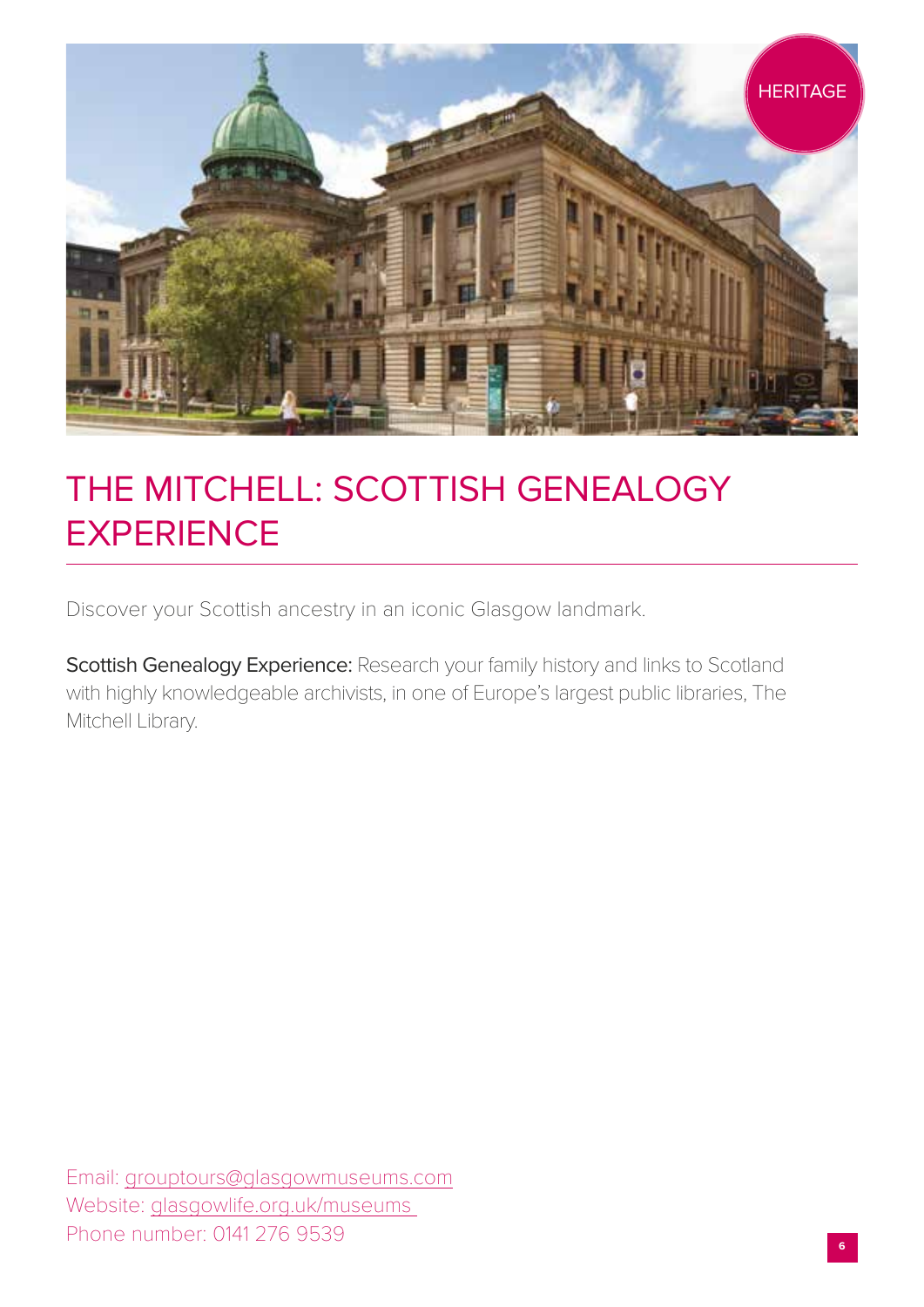

### CITY SIGHTSEEING GLASGOW

#### **NEW**

City Sightseeing open top bus tour is the perfect way to see Glasgow. There is a choice of recorded commentary in 7 different languages as well as live commentary courtesy of friendly, local and knowledgeable tour guides.

Recognising Glasgow's thriving music scene, the city's open top bus tour has added a music tour to its sightseeing offering narrated by the renowned multi-award-winning singer songwriter, Eddi Reader. The music tour showcases Glasgow's vast musical history while promoting some of the city's most iconic music venues including King Tut's, Barrowlands, The Royal Concert Hall, SWG3 and the Ovo Hydro to name a few.

Email: info@citysightseeingglasgow.co.uk Website: citysightseeingglasgow.co.uk Phone number: 0141 204 0444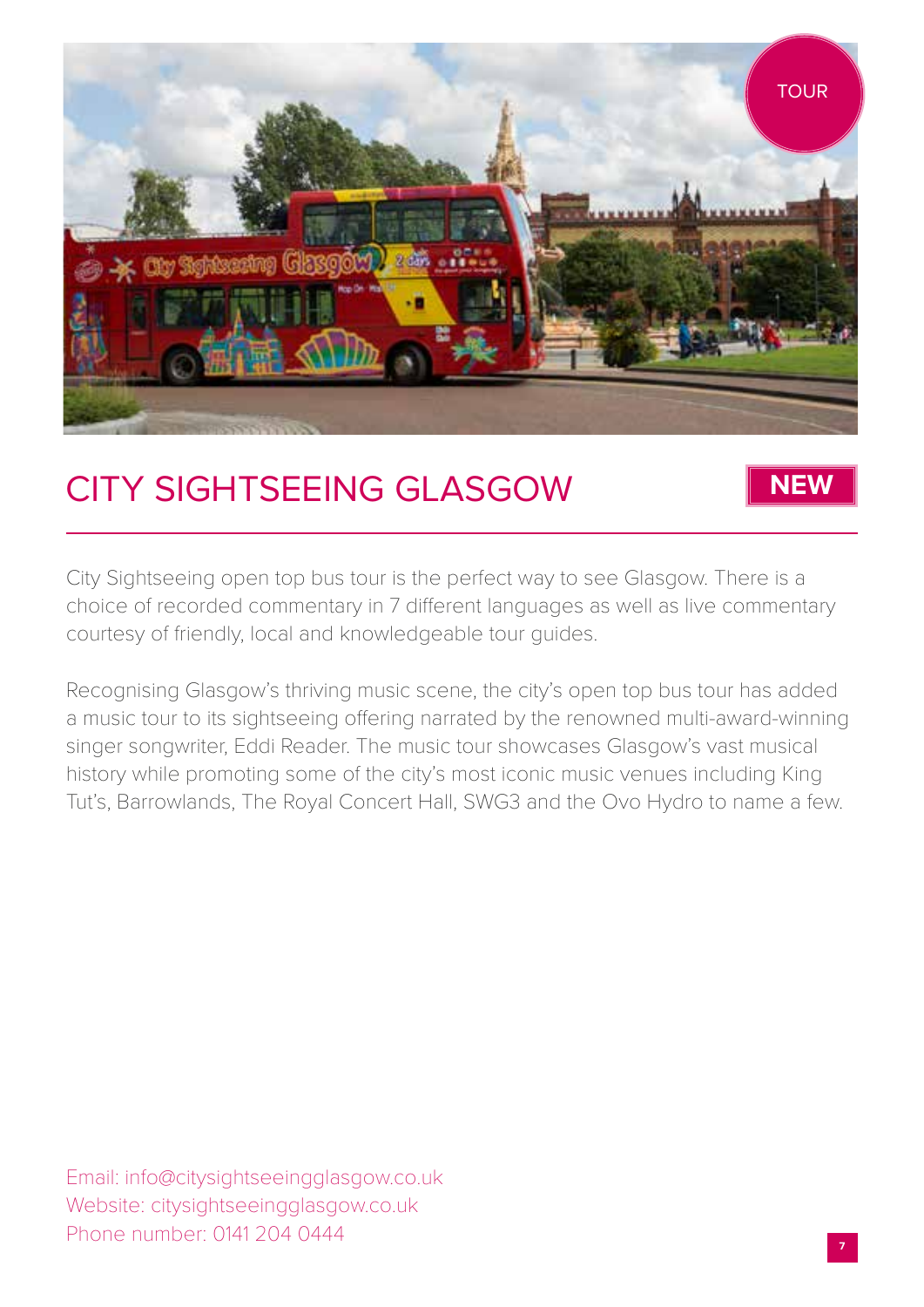

# CLYDESIDE DISTILLERY

Glasgow's stills are flowing once again at the Clydeside Distillery, Glasgow's first dedicated Single Malt Whisky distillery in over 100 years. Dock yourself at the Clydeside Distillery, on the banks of the Clyde, and enjoy tales of Glasgow's history and its bonds with the whisky industry. There are a full range of exciting experiences for guests to enjoy from beginners to whisky connoisseurs.

The café serves local Scottish produce and guest can try pairing whisky with doughnuts or a flight of whisky served with Scottish cheese, chutney and oatcakes.

Round off your visit with a trip to their shop stocking drams and bottles from whisky distilleries across Scotland and pick up your own personalised bottle.

Bespoke and private group tours can also be arranged.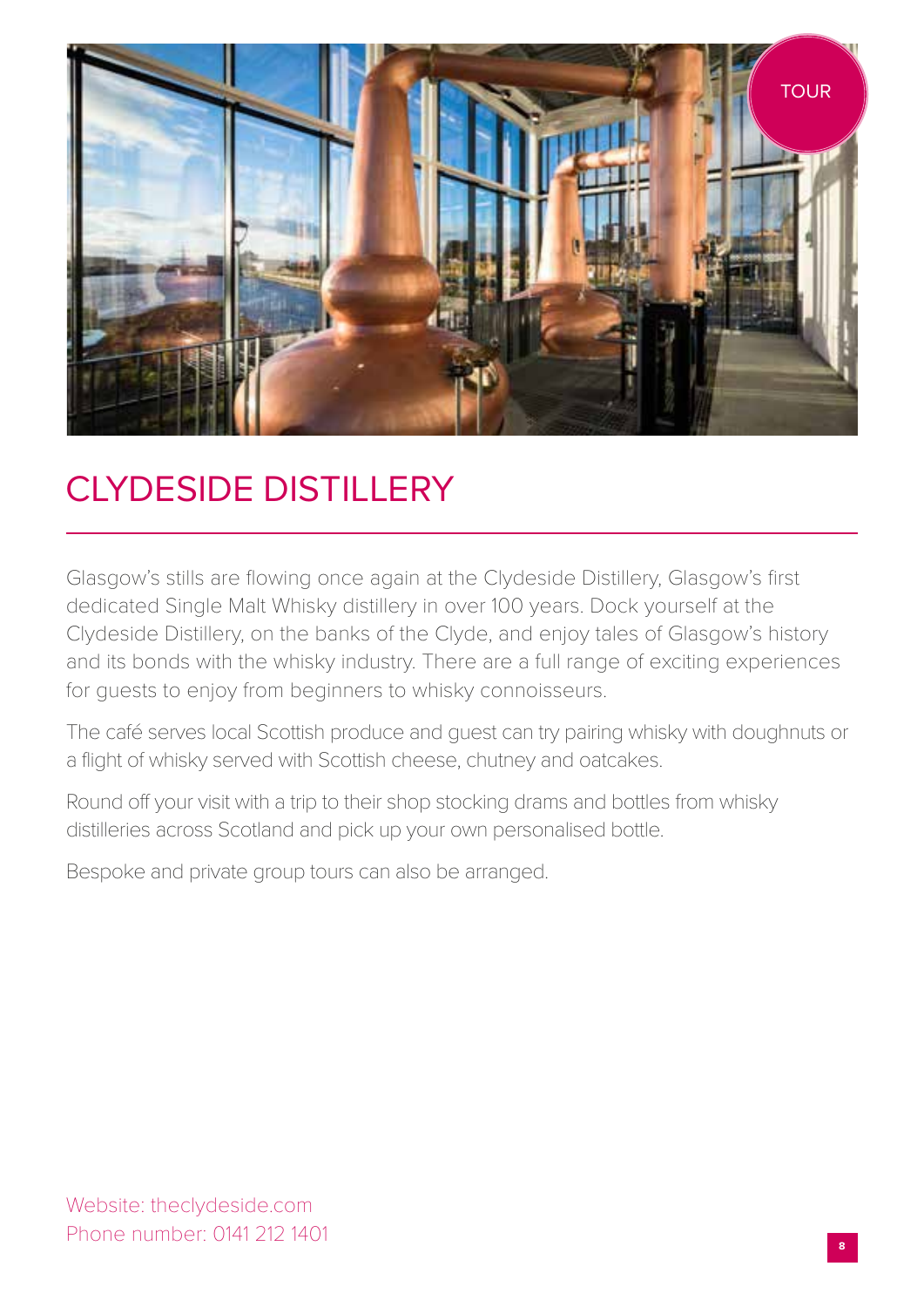

#### MACKINTOSH AT THE WILLOW

Mackintosh at the Willow re-opened to the public in September 2018 after an extensive restoration. The Willow Tea Rooms building was originally opened by Miss Cranston and designed by Glasgow's iconic architect and designer, Charles Rennie Mackintosh in 1903.

Today Mackintosh at The Willow is home to beautiful Tea Rooms in this internationally recognised, A-listed building. Mackintosh at the Willow comprises of a 200-seat restaurant across 3 floors and a variety of beautiful spaces each with their own character and unique design, including the famous Salon de Luxe. Guests can enjoy exclusive afternoon teas, lunches and treats.

Explore the Exhibition and hear the story of successful and forward-thinking local entrepreneur Miss Kate Cranston and her unique collaboration with Charles Rennie Mackintosh and his wife Margaret Macdonald. With interactive, audio and visual displays there's plenty to get involved with.

Email: booking@mackintoshatthewillow.com Website: mackintoshatthewillow.com Phone number: 0141 204 1903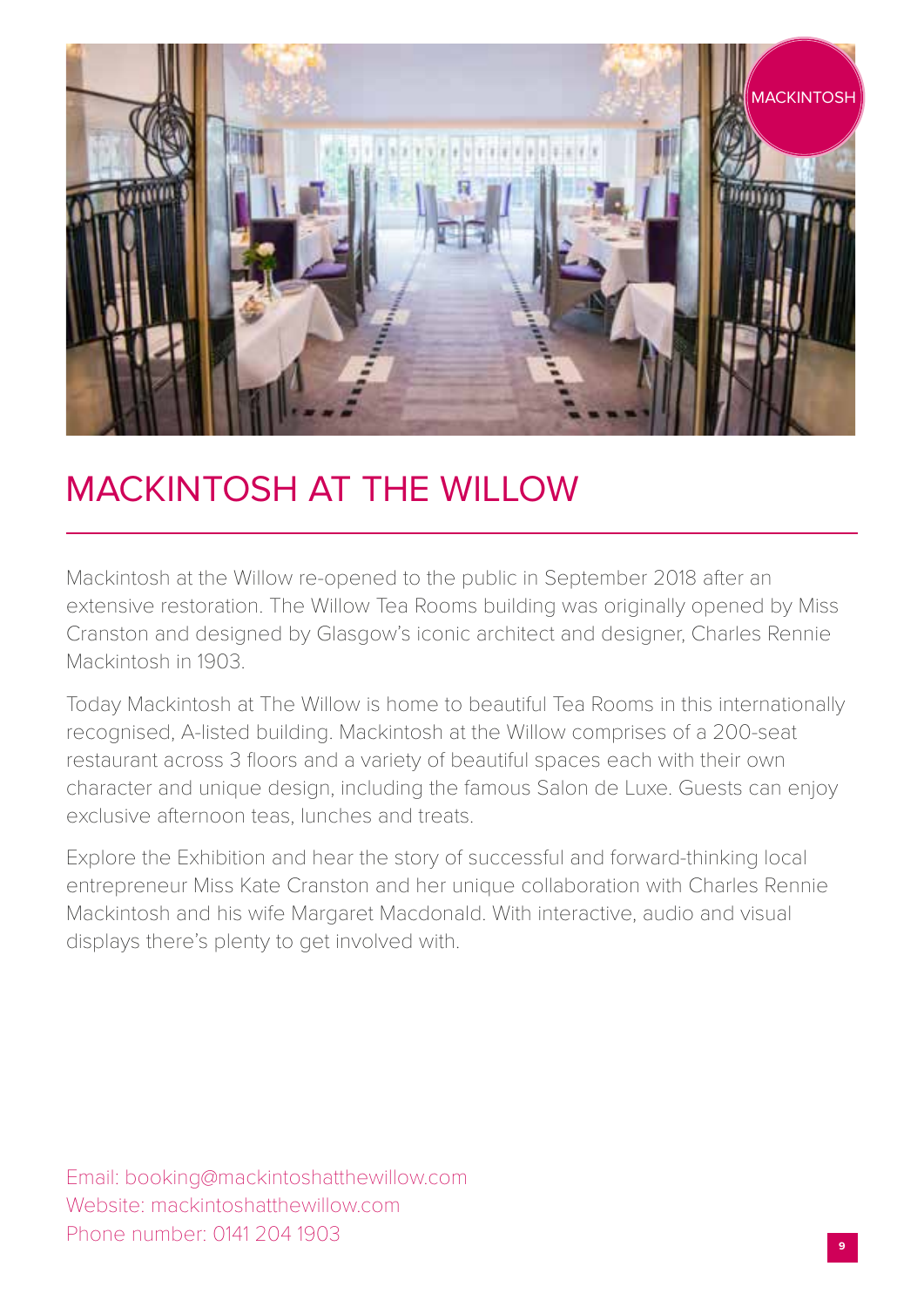

# WALKING TOURS IN SCOTLAND - GLASGOW

Discover a city, meet a local, and support a local business all in the most sustainable way - on foot! Discover Scotland through a local's eyes with Walking Tours in Glasgow.

Immerse yourself in a different side to Glasgow on a unique street art and modern culture tour. Meander down alleys and under bridges to uncover some of the city's most beautiful pieces of art that are taking over the walls by storm.

Explore the life, works and tales of Glasgow's most famous designer, architect and artist, Charles Rennie Mackintosh, on this first of its kind tour in Glasgow.

Discover Glasgow's West End neighbourhood with its own unique history and culture. Home to the iconic University of Glasgow, Scotland's most visited Kelvingrove Art Gallery & Museum and the relaxing Botanic Gardens, the West End is a must visit on any trip to Glasgow.

Email: walkingtoursinscotland@gmail.com Website: walkingtoursin.com Phone number: 0141 474 0746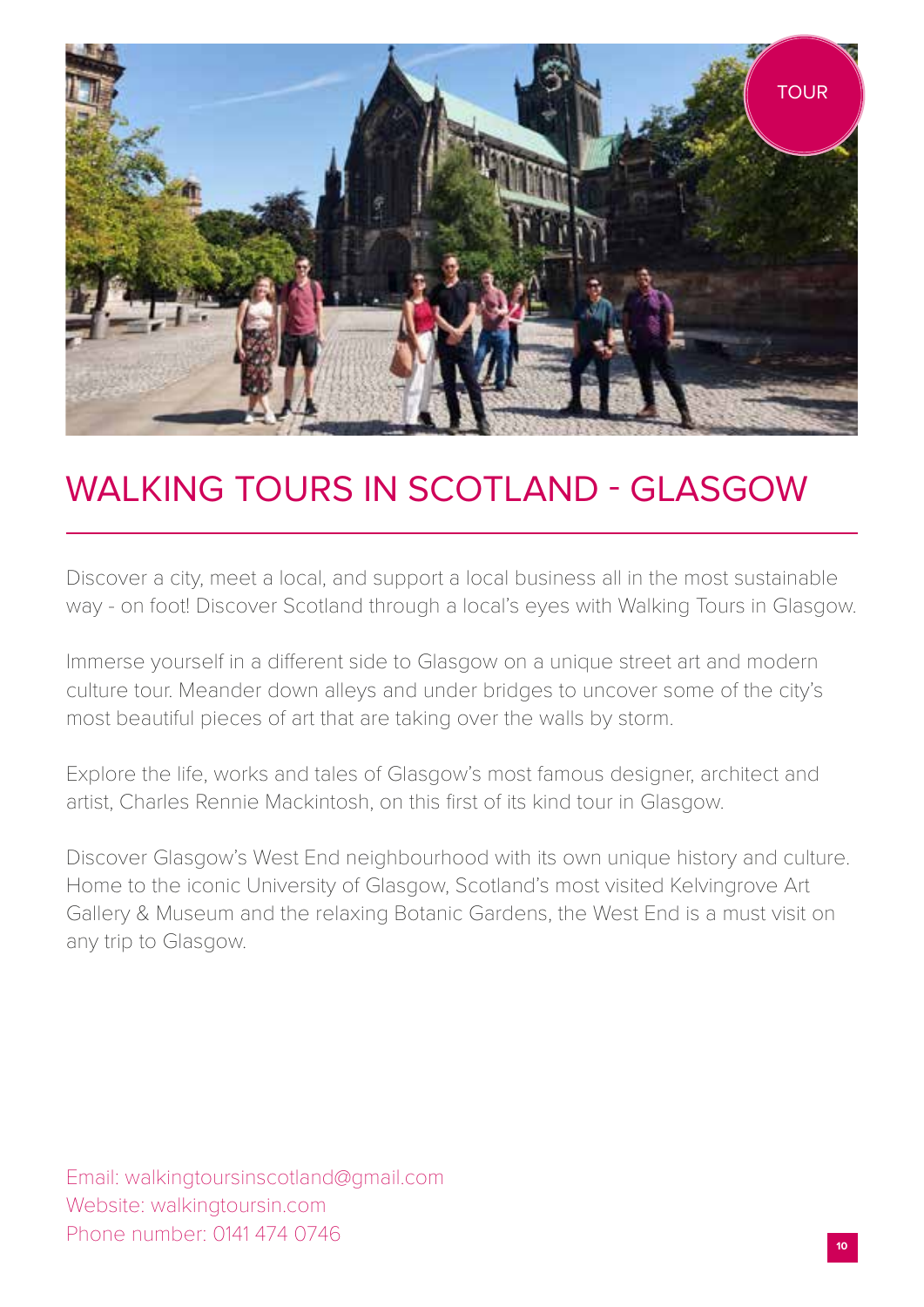

# NATIONAL PIPING CENTRE BAGPIPE **EXPERIENCE**

See and hear the heritage of the great Highland bagpipe at the National Piping Centre.

The Museum of Piping at The National Piping Centre holds three hundred years of piping heritage. The themed display focuses on the Scottish tradition, with bagpipes thought to date back to the 18th century.

The National Piping Centre offers a simple introduction to playing the iconic Scottish bagpipes. Your clients will be welcomed by a World Class Scottish Bagpiper and given a tour of The Museum of Piping. A full demonstration of the bagpipes will follow along with an opportunity for them to learn, play and have fun with this challenging instrument.

- Groups from 1-19 clients £165.
- Groups from 20-120 clients £10 per person.
- This musical experience lasts approximately 90 minutes.
- Additional hospitality available at the venue.

Email: hotel@thepipingcentre.co.uk Website: thepipingcentre.co.uk/museum-heritage/come-try-the-bagpipes/ Phone number: 0141 353 5551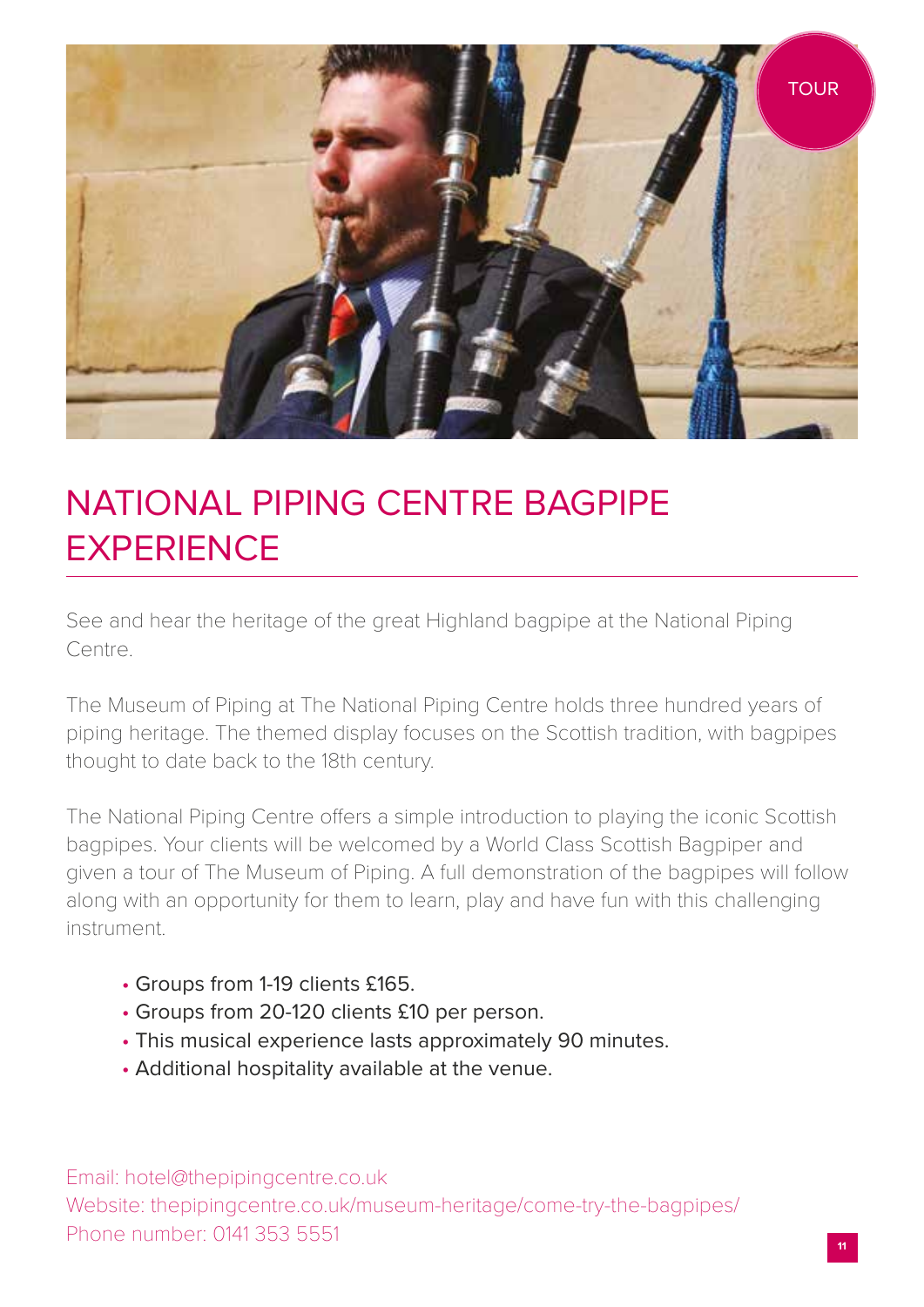

# MHARSANTA : SCOTTISH FOOD AND DRINK EXPERIENCES

Situated in the heart of Merchant City, Mharsanta brings a taste of Scotland to you. Mharsanta has a passion for using seasonal, local produce from Scotland in a sustainable manner and are here to ensure guests have the very best experience from the moment they walk through the door.

Capacity in the main restaurant is 80, a further 40 seated in the private dining room, The Hideout, and 36 on the outdoor terrace'

Glasgow's City Centre Whisky Tour – enjoy a fantastic storytelling experience that focuses on curious facts and amazing stories behind distilleries, brands, and whisky makers.

Trad Trail Experience - Glasgow Music City Tours and Mharsanta restaurant have teamed up to create a series of tasty, toe-tapping nights out combining a walking tour with a delicious dinner at Mharsanta plus fabulous folk music from local musicians.

Email: info@mharsanta.co.uk Website: mharsanta.co.uk Phone number: 0141 552 9900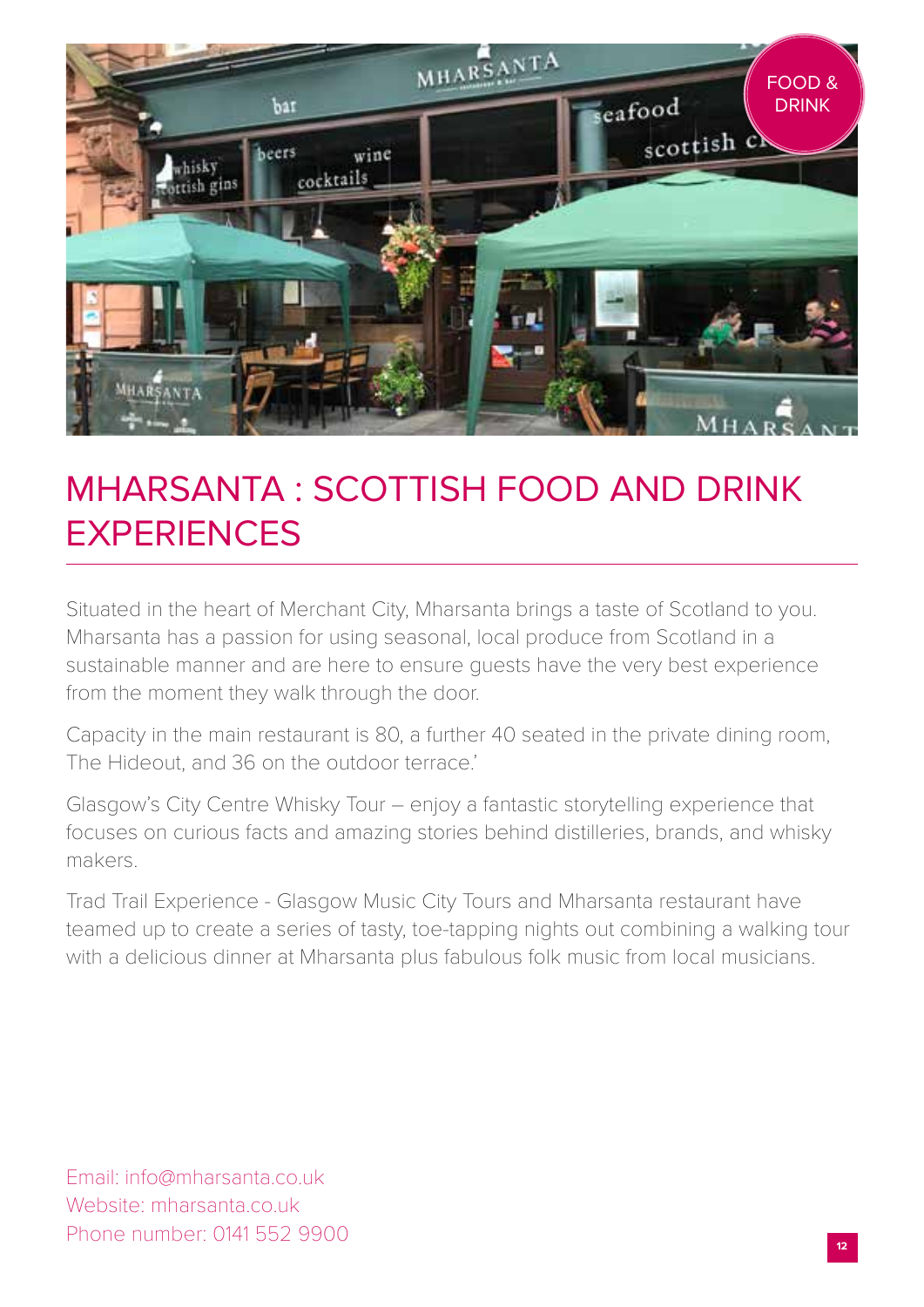

#### WEST BREWERY

Located in the beautiful Templeton Carpet factory next to Glasgow Green, WEST brewery is one of the UK's most advanced small breweries. Using a combination of traditional techniques and cutting age technology WEST's mission is to brew the finest beer in the UK. They are the only brewery in the UK to produce beers according to the German Reinheitsgebot purity law.

Clients can enjoy a 45-minute tour of the brewery, available Friday - Sunday for £11.50.

Email: brewerytour@westbeer.com Website: westbeer.com Phone number: 0141 550 0135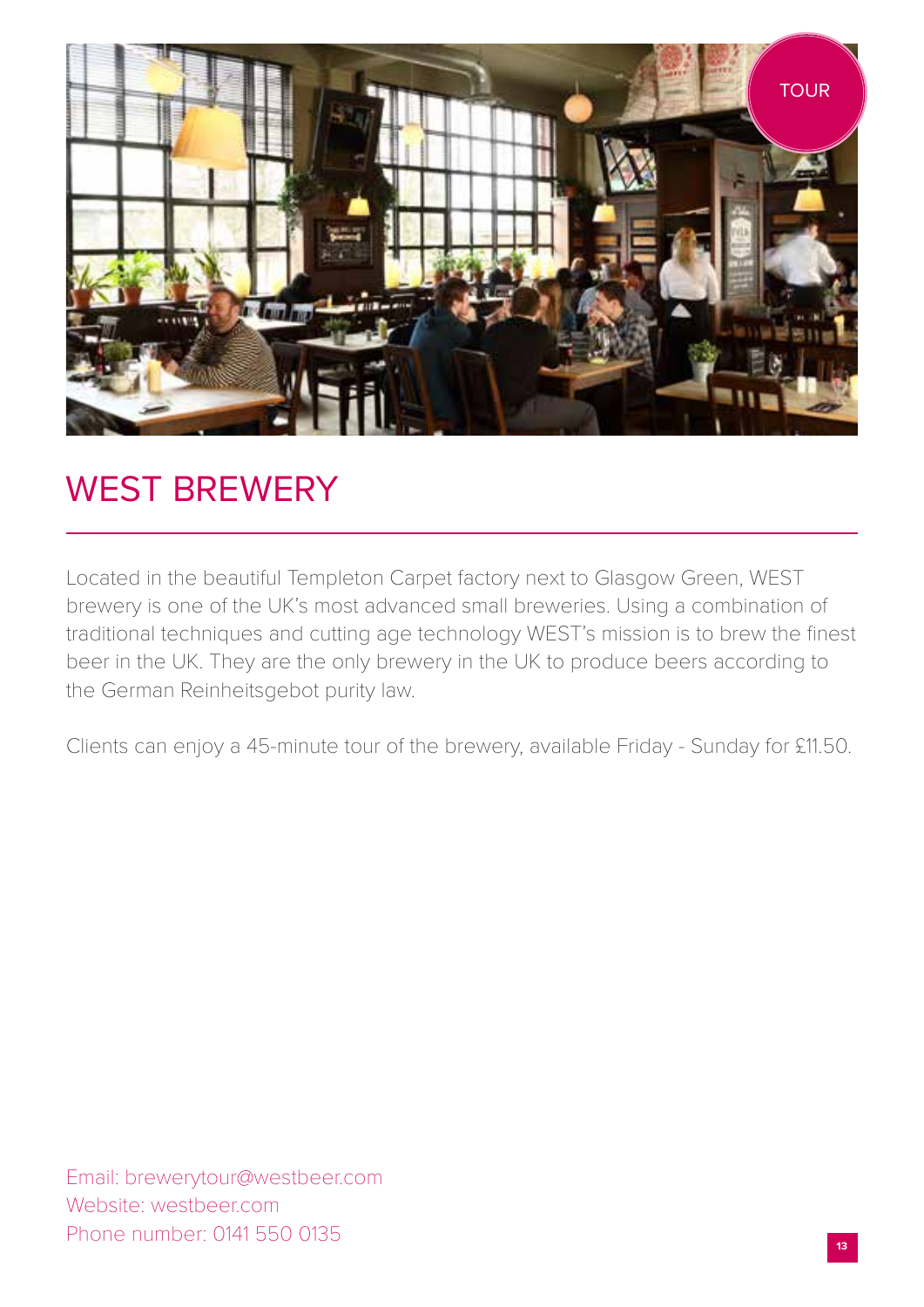

#### THE TENNENT'S BREWERY TOUR

Go behind the scenes of what was once called a "madman's dream" on the Tennent's Brewery Tour. See what makes Tennent's one of Scotland's most enduring symbols and get a personal taste of what makes the beer so special.

Wellpark Brewery in Glasgow is home to more than 450 years of brewing tradition and award-winning beers. Every guided tour starts at the Tennent's Story Heritage Centre and finishing at the tasting experience.

There are several tour experiences to choose from including:

- Brewery Tour
- Tennent's Tour and Craft Beer Masterclass
- Tennent's Heritage Walking Tour
- Celtic Park and Brewery Tour
- Cycle and Brewery Tour
- Glasgow Music and Brewery Tour

Email: bookings@tennentstours.com Website: tennentstours.com/tennents-tour Phone number: 0141 202 7145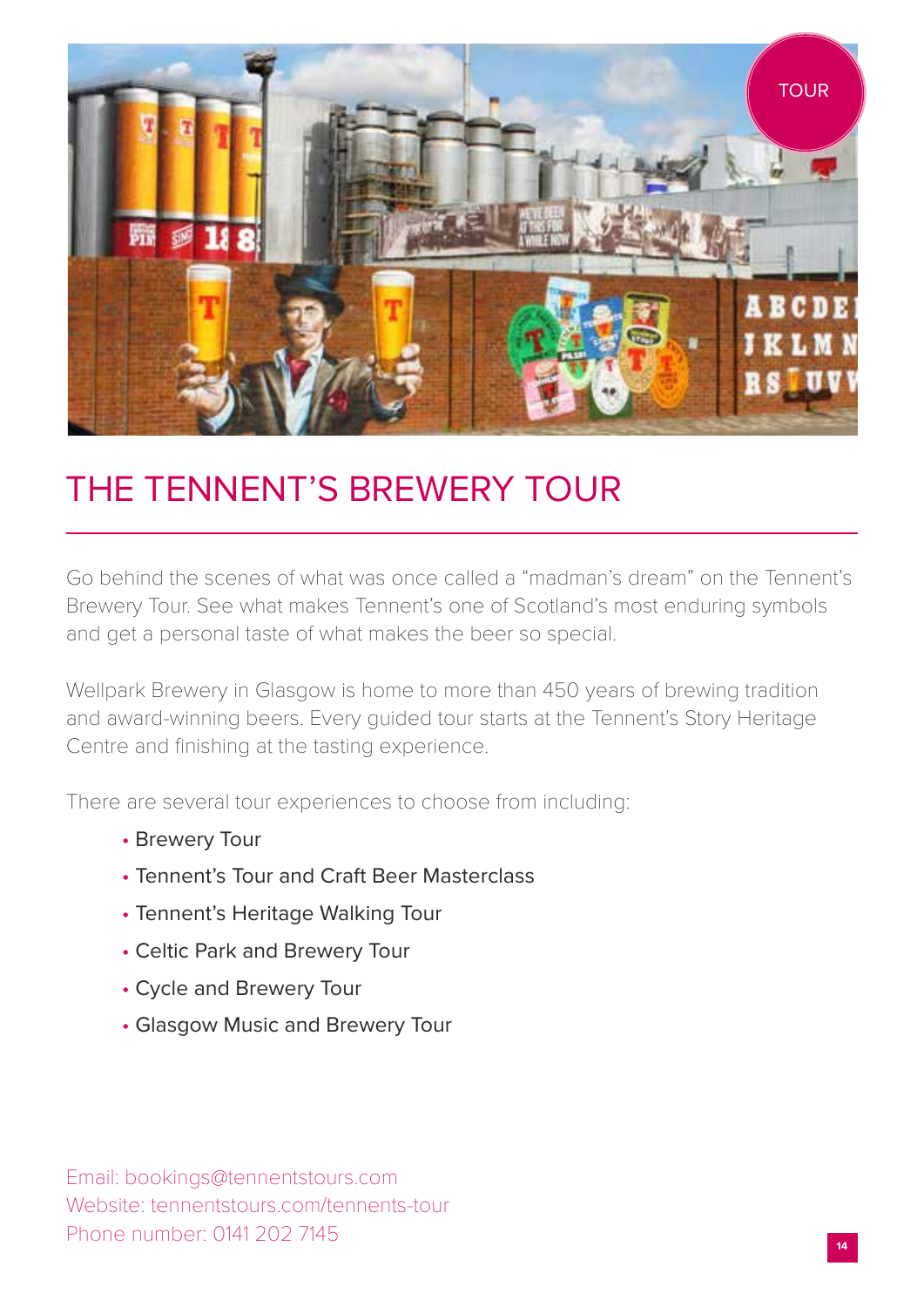

#### GLASGOW CITY MUSIC TOURS

**NEW**

From the Royal Concert Hall to King Tut's via the Conservatoire, the Music Mile Tour is a whistle-stop guide around Glasgow city centre, an area teeming with music venues past and present.

Walking the oldest streets of the city, our Merchant City Music Past and Present Tour covers cherished venues such as the mighty Barrowland Ballroom and the venerable Britannia Panopticon – Britain's oldest surviving music hall.

**Trad Trail Tour** enjoy an hour-long, folk music-themed, quided walking tour around some of the city's oldest streets followed by a two-course meal of hearty, home-style food at Mharsanta Scottish restaurant. The evening includes a contemporary folk music session from Glasgow's up-and-coming talent.

Email: info@glasgowmusiccitytours.com Website: glasgowmusiccitytours.com Phone number: 0141 558 2715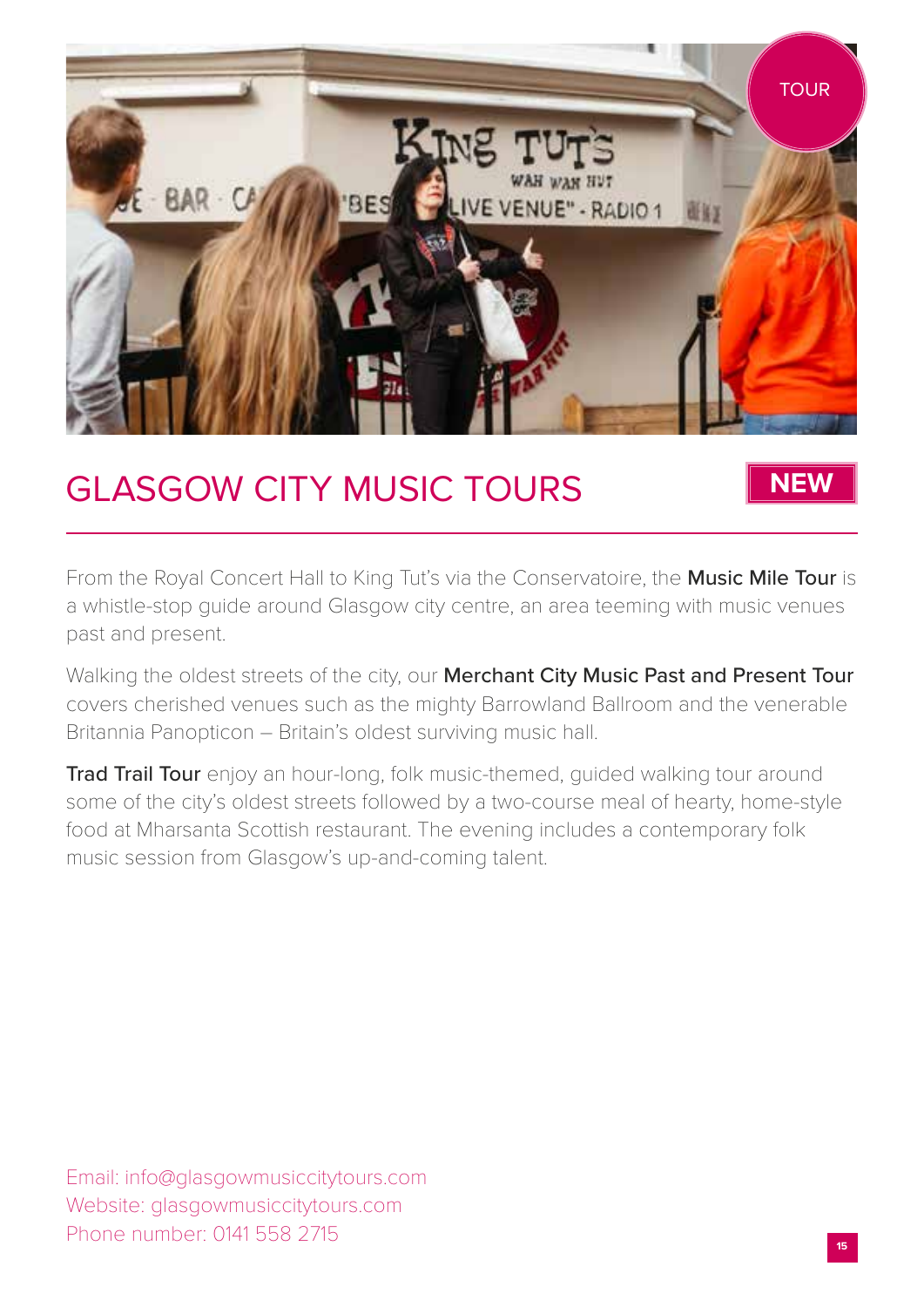

#### AUCHENTOSHAN DISTILLERY

Discover everything Auchentoshan has to offer and what sets it apart as a Lowland Single Malt.

Take in all the unique aspects of the triple distillation process, uncover each stage of whisky making, sample hand-drawn cask expressions and finish with a tasting on the Auchentoshan Ultimate Tour.

Dive deeper into the distillery's story on the **Auchentoshan Essence Tour**, experience the essential factors and production techniques and finish with a flight of four whiskies.

The Auchentoshan Whisky Tasting - relax and savour the flavour of four drams including two hand filled distillery exclusives in the tasting lounge.

Email: Wendy.Dunlop@BeamSuntory.com Website: auchentoshan.com Phone number: 01389 878561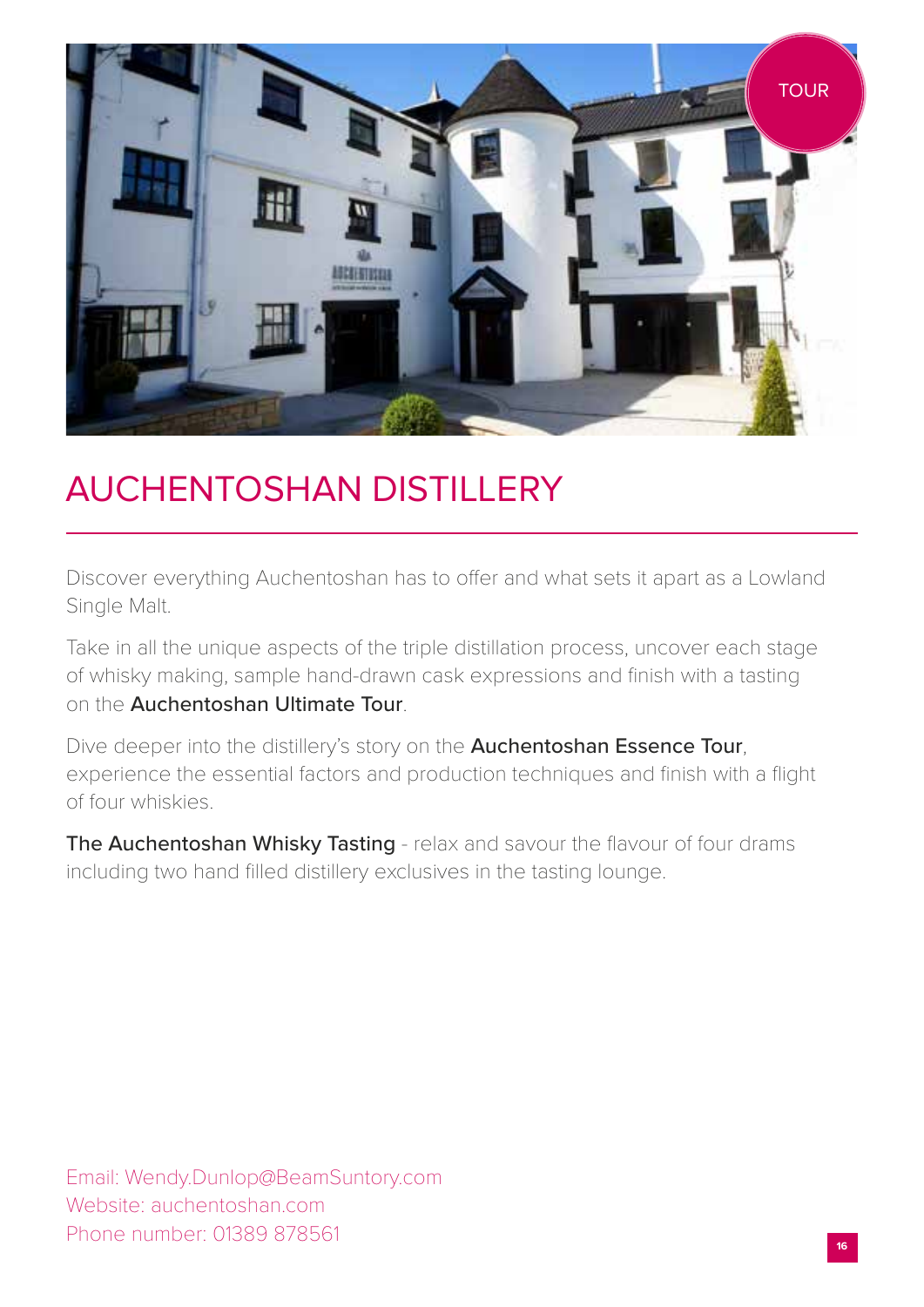

# GLENGOYNE DISTILLERY

Join a Distillery ambassador on the Glengoyne Tour and Tasting enjoy a tutored tasting of two Glengoyne Highland Single Malt Whiskies and learn about the bold complex flavours. Discover what happens when you pair world class Single Malt Whisky with the 'best truffle in the world' on the **Collection Tour and Tasting**.

Create your own single malt in the Sample Room on the Malt Master Experience or enjoy an exclusive tasting of the highly limited Glengoyne 25 and 30-year-old plus a specially selected wild card whisky on the Fine and Rare Tasting.

Email: reception@glengoyne.com Website: glengoyne.com/visit-us Phone number: 01360 550 254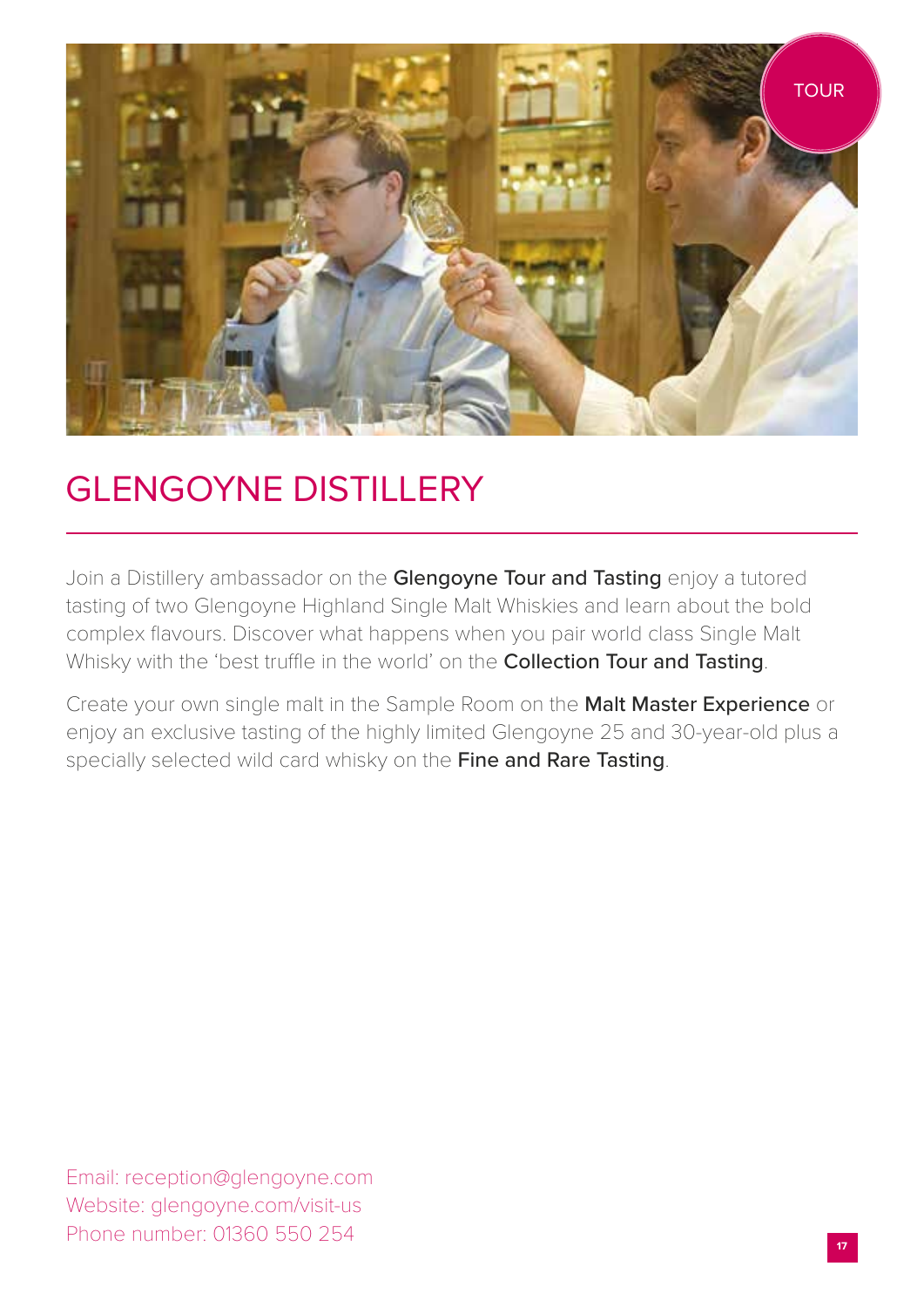

### GLASGOW FOOD AND DRINK TOURS

Come join us on an award-winning food walking tour and experience the thriving food scene of Glasgow's leafy west end. With our tours you will wander through our vibrant city, tasting an eclectic mix of quality Scottish food and drink.

Enjoying the Glasgow patter and some Gaelic, your local tour guide will walk you through the history and culture of Glasgow, visiting many interesting hidden gems off the beaten track.

Visit amazing, independent restaurants, shops and bars where you'll interact with the locals, taste unique delicacies, sample some fabulous gin and enjoy a wee dram on the West End Wander. Alternatively, enjoy an evening wander taking in the local bars and restaurants.

Arrange a private tour on The Finnieston Trail where you'll enjoy the thriving food scene of Finnieston.

Email: info@glasgowfoodndrinktour.co.uk Website: glasgowfoodndrinktour.co.uk Phone number: 07925049252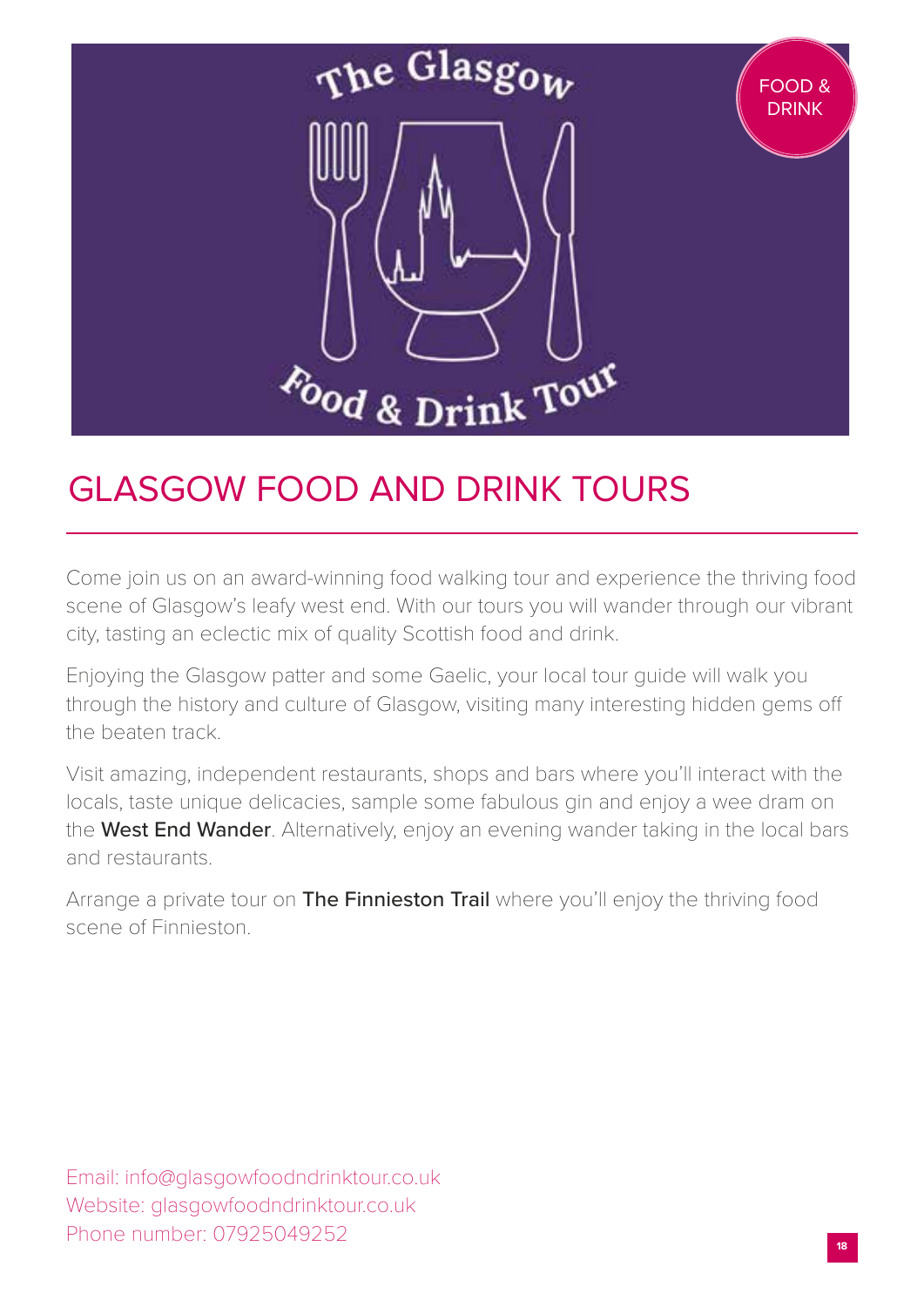

### HARD ROCK CAFE

Hard Rock Cafe Glasgow is located in the heart of Glasgow's historic Style Mile in the restored, renaissance-inspired Athenaeum Theatre. Established in 1893, this striking theatre has musical history of its own: originally a music school, it later became the home to the Royal Scottish Academy of Music & Drama.

With historic musical memorabilia gracing every wall, Hard Rock Cafe Glasgow fits right into the historic charm of the area and honours the history of the Athenaeum Theatre.

Email: Glasgow.SalesCoordinator@hardrock.com Website: hardrockcafe.com/location/glasgow/ Phone number: 0141 353 8798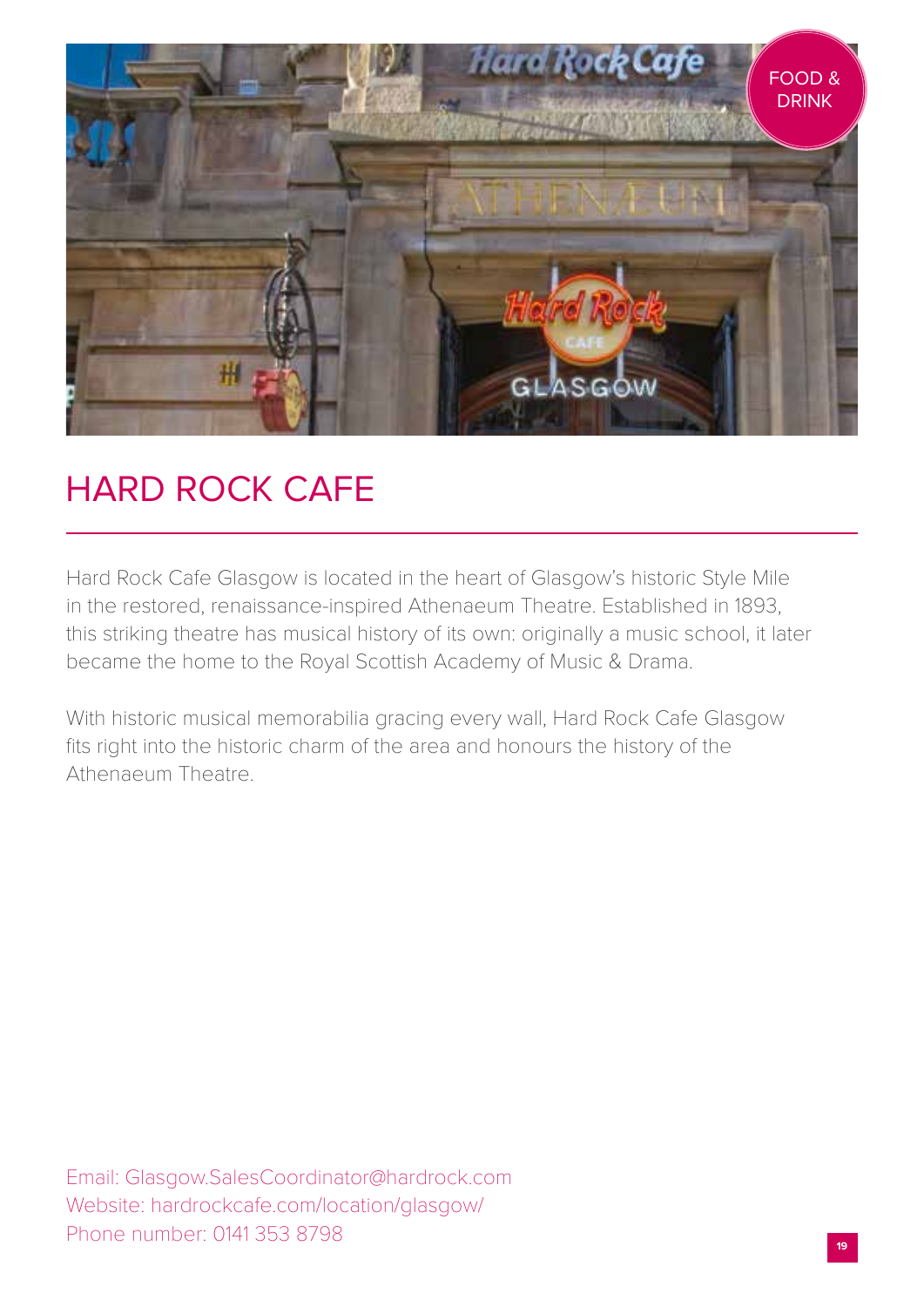

#### RED BUS BISTRO

Step aboard the enchanting Red Bus Bistro for an afternoon tea like no other and combine two quintessentially British classics with an Afternoon Tea aboard our vintage Routemaster bus in Glasgow.

Choose the Gin Tour and enjoy gin 'teapot-tails' of flavoured Scottish gins all muddled with aromatic herbs and topped with dainty edible flowers.

Private Glasgow dining experiences can also be arranged for groups.

Email: info@redbusbistro.co.uk Website: redbusbistro.co.uk Phone number: 01355 229448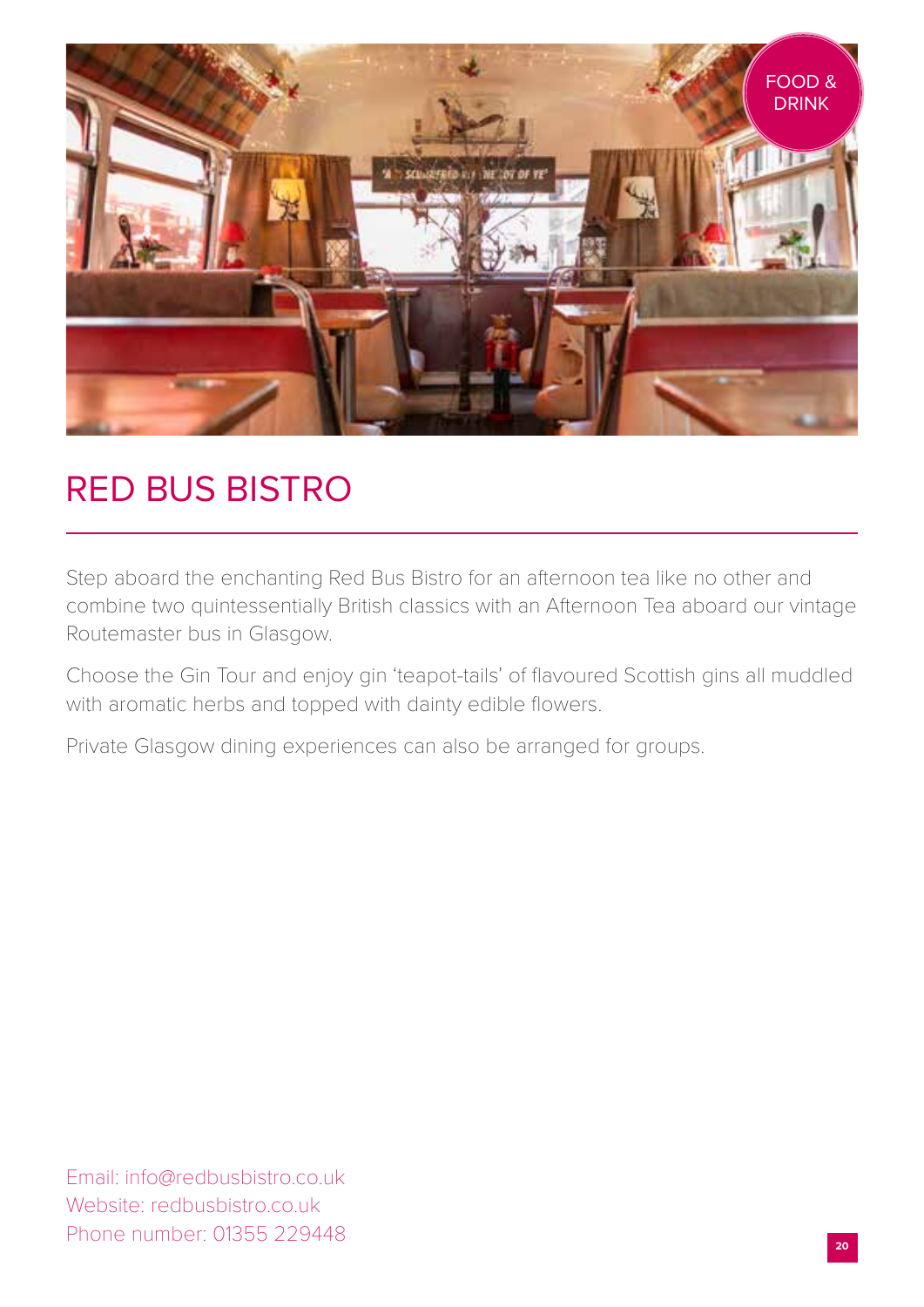

### HOUSE FOR AN ART LOVER

Set within the magnificent grounds of Glasgow's Bellahouston Park and inspired by the designs of Charles Rennie Mackintosh, House for an Art Lover combines art gallery and exhibition space, events venue, café, multipurpose artists' studios and magnificent visitor attraction into one unique and inspiring venue.

Guided tours from groups of 10 or more are available to book via the contact details below six weeks prior to your date of visit. There is a minimum requirement of 10 people for a guided tour. Groups of fewer than 10 people can enjoy the self-guided audio tour.

The Art Lover's Cafe and Shop are open 7 days, serving breakfast from10am with lunch and Afternoon Tea available from 12noon. For larger groups this beautiful venue can be booked for private events and dinners.

Email: info@houseforanartlover.co.uk Website: houseforanartlover.co.uk Phone number: 0141 483 1600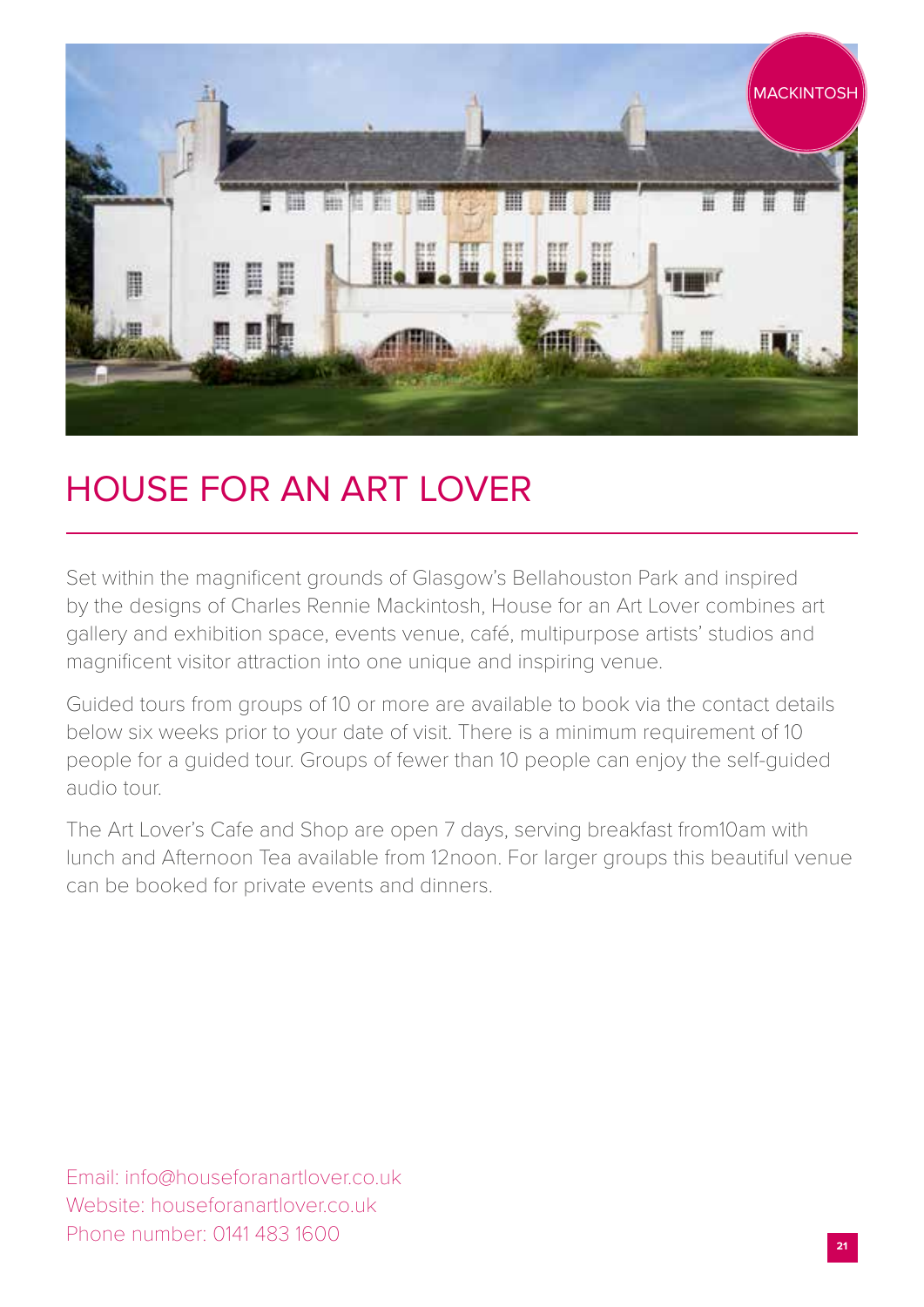

# POLLOK HOUSE

Pollok House, known as Glasgow's answer to Downton Abbey, is a grand country house located within Pollok Park. With lavish family rooms packed full of period furnishings, as well as the UK's finest collection of Spanish art, this is a must see when visiting Pollok Park. English speaking guided tours of the property are available by pre-booking.

Prices are £6.50 for adults, £5 for concessions and £4.50 for groups of 12pax. Coach parking is available for one coach and refreshments are available from the Edwardian Kitchen.

Email: traveltrade@nts.org.uk Website: nts.org.uk/Property/Pollok-House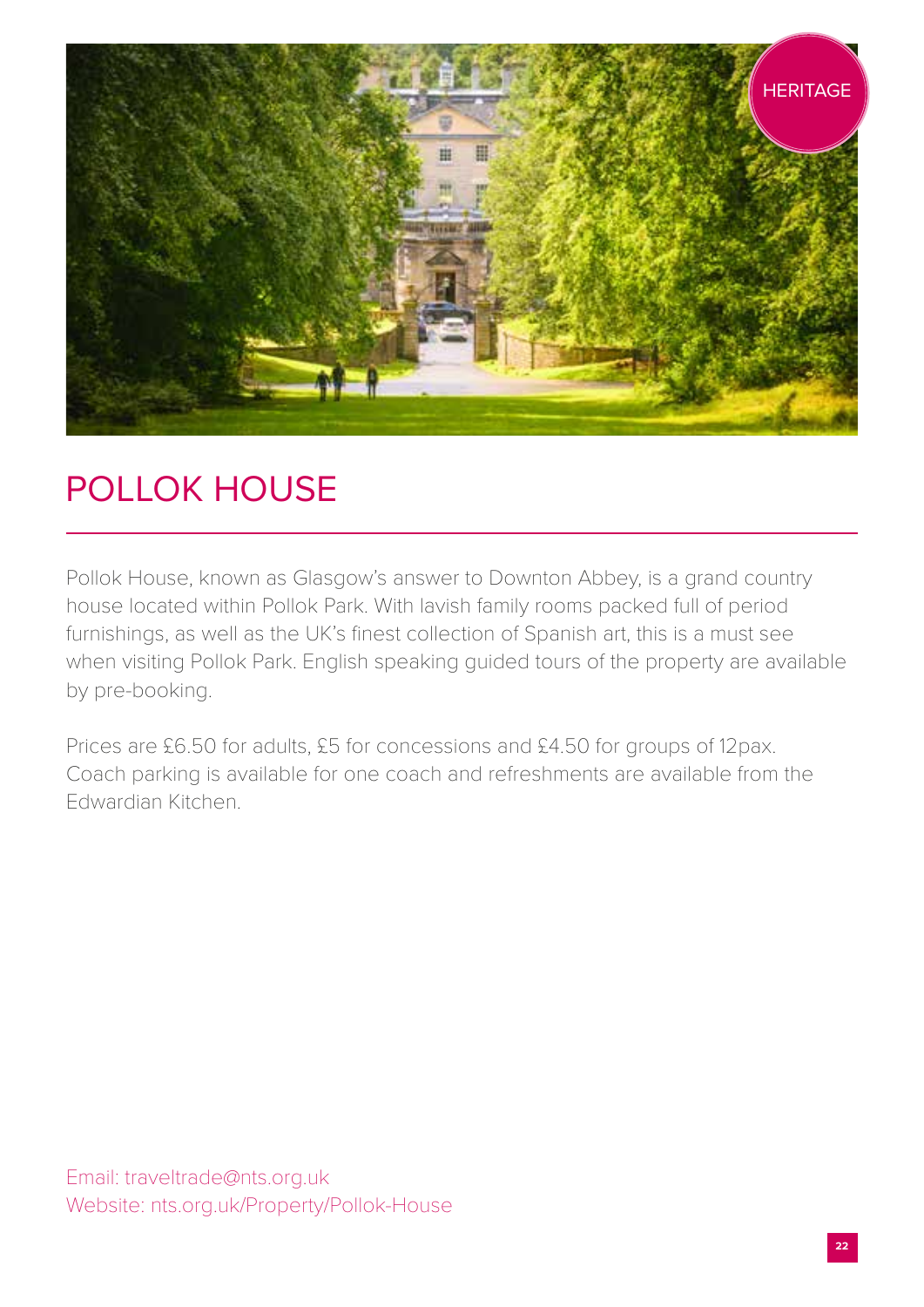

# HOLMWOOD HOUSE

One of the National Trust for Scotland's properties in Glasgow, Holmwood House is a magnificent Sir Alexander 'Greek' Thomson designed villa that was built between 1857-9. Groups can enjoy the ornately decorated rooms and beautiful riverside grounds.

English speaking guided tours of the property are available by pre-booking and audio tour available in English, French and German.

Email: traveltrade@nts.org.uk Website: nts.org.uk/Property/Holmwood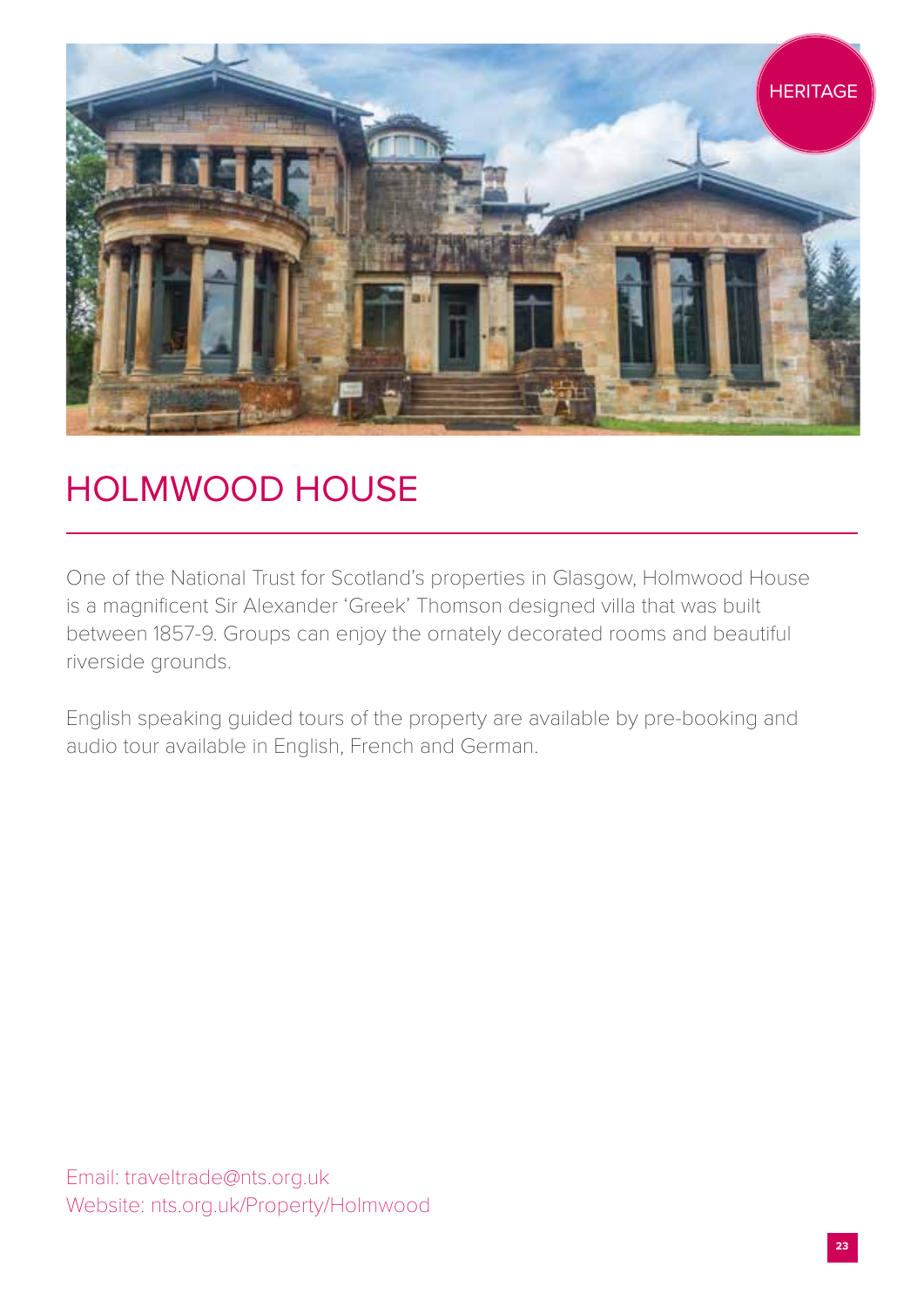

### THE TENEMENT HOUSE

An authentic time capsule of life in early 20th-century Glasgow. At first glance, the Tenement House appears to be an ordinary middle-class tenement from the late 19th century, standing in Garnethill. However, when you step inside, the faithfully restored four rooms appear as if frozen in time and provide a rare glimpse into life in Glasgow in the early 20th century.

Shorthand typist Miss Agnes Toward lived here from 1911 until 1965 and preserved her furniture and possessions with love and care. She held on to all sorts of things that most people would have thrown away, and this extensive personal archive has become a valuable time capsule for visitors today.

Email: traveltrade@nts.org.uk Website: nts.org.uk/Property/Tenement-House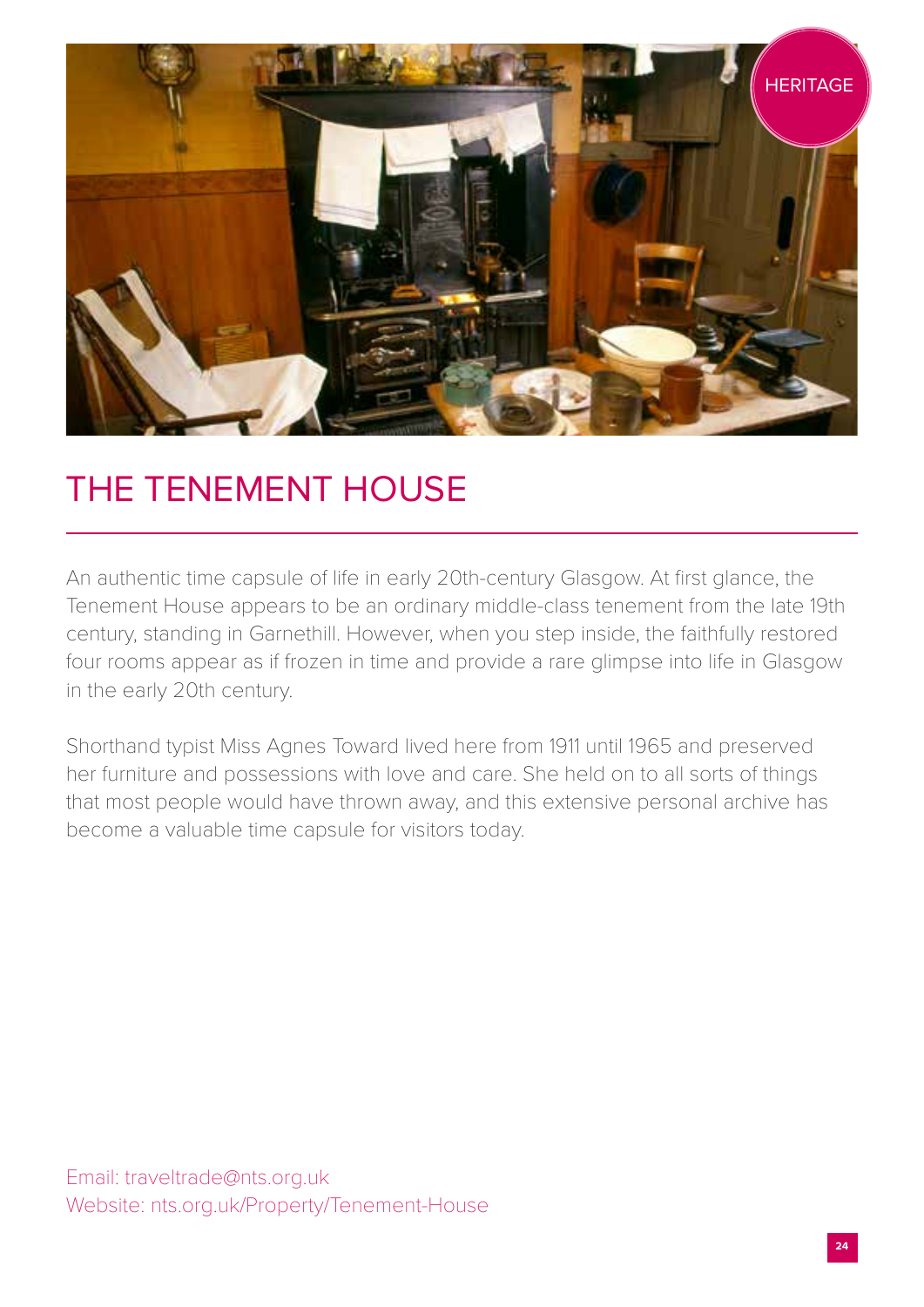

# THE HILL HOUSE

Located 20 minutes along the Clyde from Glasgow, The Hill House is considered to be Scottish architect Charles Rennie Mackintosh's domestic masterpiece. Commissioned by Glasgow publisher Walter Blackie, Charles Rennie Mackintosh and his wife, Margaret MacDonald, designed almost everything you can see here, from the building itself to the furniture and textiles. A home to the Blackie family for nearly 50 years, the Hill House has fascinating stories waiting to be discovered.

- Be inspired by the unique building, interiors and collection designed by Charles Rennie Mackintosh and Margaret Macdonald Mackintosh in the 'Glasgow style'.
- Find out about the Blackie family, who called the Hill House their home.
- Ask questions about the Hill House Box and the National Trust for Scotland's pioneering approach to caring for this building.
- Explore inside the Box and see the Hill House and Helensburgh like never before from the walkways around the house and over the roof.